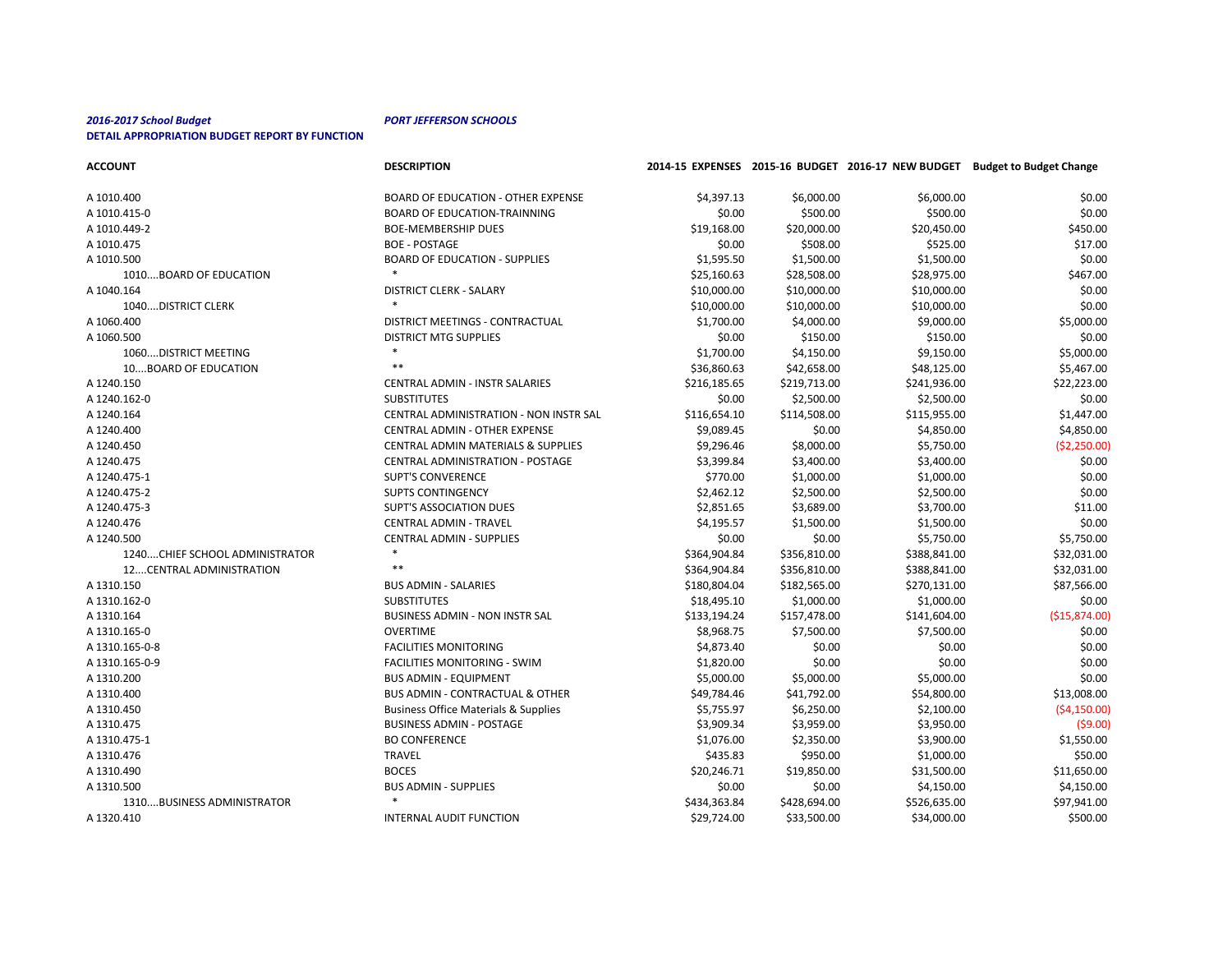# *2016-2017 School Budget PORT JEFFERSON SCHOOLS*

| <b>DETAIL APPROPRIATION BUDGET REPORT BY FUNCTION</b> |
|-------------------------------------------------------|
|-------------------------------------------------------|

| <b>ACCOUNT</b>               | <b>DESCRIPTION</b>                     |                |              |              | 2014-15 EXPENSES 2015-16 BUDGET 2016-17 NEW BUDGET Budget to Budget Change |
|------------------------------|----------------------------------------|----------------|--------------|--------------|----------------------------------------------------------------------------|
| A 1320.440                   | <b>INDEPENDENT AUDITOR</b>             | \$48,600.00    | \$54,842.00  | \$54,500.00  | ( \$342.00]                                                                |
| 1320AUDITING                 |                                        | \$78,324.00    | \$88,342.00  | \$88,500.00  | \$158.00                                                                   |
| A 1325.164                   | DISTRICT TREASURER - NON INSTR SAL     | \$57,995.41    | \$76,499.00  | \$77,900.00  | \$1,401.00                                                                 |
| 1325TREASURER                |                                        | \$57,995.41    | \$76,499.00  | \$77,900.00  | \$1,401.00                                                                 |
| A 1380.400                   | CONTRACTUAL                            | \$10,465.00    | \$11,832.00  | \$11,500.00  | ( \$332.00]                                                                |
| 1380FISCAL AGENT FEES        |                                        | \$10,465.00    | \$11,832.00  | \$11,500.00  | ( \$332.00]                                                                |
| 13FINANCE                    | $***$                                  | \$581,148.25   | \$605,367.00 | \$704,535.00 | \$99,168.00                                                                |
| A 1420.400                   | LEGAL - CONTRACTUAL & OTHER            | \$77,826.57    | \$85,000.00  | \$60,000.00  | ( \$25,000.00]                                                             |
| A 1420.410                   | <b>LEGAL - RETAINER</b>                | \$24,000.00    | \$25,000.00  | \$27,000.00  | \$2,000.00                                                                 |
| A 1420.449                   | LEGAL ADS - BIDS                       | \$3,856.00     | \$6,630.00   | \$6,500.00   | ( \$130.00]                                                                |
| 1420LEGAL FEES               |                                        | \$105,682.57   | \$116,630.00 | \$93,500.00  | ( \$23,130.00]                                                             |
| A 1430.164                   | PERSONNEL - NON INSTRUCTIONAL          | \$43,895.73    | \$45,089.00  | \$56,897.00  | \$11,808.00                                                                |
| A 1430.400                   | NEGOTIATION - CONTRACTUAL & OTHER      | \$35,000.00    | \$36,000.00  | \$37,500.00  | \$1,500.00                                                                 |
| A 1430.449                   | PERSONNEL - LEGAL ADS & RECRUITMENT    | \$0.00         | \$13,150.00  | \$15,537.00  | \$2,387.00                                                                 |
| A 1430.475                   | PERSONNEL - POSTAGE                    | \$0.00         | \$0.00       | \$500.00     | \$500.00                                                                   |
| A 1430.490                   | PERSONNEL- BOCES                       | \$11,935.30    | \$0.00       | \$16,375.00  | \$16,375.00                                                                |
| A 1430.500                   | PERSONEL - SUPPLIES                    | \$0.00         | \$500.00     | \$500.00     | \$0.00                                                                     |
| 1430PERSONNEL                |                                        | \$90,831.03    | \$94,739.00  | \$127,309.00 | \$32,570.00                                                                |
| A 1440.449                   | <b>LEGAL ADS AND NOTICES</b>           | \$723.06       | \$10,200.00  | \$10,000.00  | (5200.00)                                                                  |
| 1440LEGAL ADS                | $\ast$                                 | \$723.06       | \$10,200.00  | \$10,000.00  | (5200.00)                                                                  |
| A 1480.400                   | COMMUNITY INFORMATION - CONTRACTU      | \$14,182.00    | \$16,000.00  | \$11,000.00  | ( \$5,000.00]                                                              |
| A 1480.475                   | <b>COMMUNITY INFORMATION - POSTAGE</b> | \$274.32       | \$1,726.00   | \$1,726.00   | \$0.00                                                                     |
| A 1480.490                   | <b>COMMUNITY INFO - BOCES(609)</b>     | \$26,556.00    | \$37,500.00  | \$43,000.00  | \$5,500.00                                                                 |
| 1480 PUBLIC INFO AND SERVICE |                                        | \$41,012.32    | \$55,226.00  | \$55,726.00  | \$500.00                                                                   |
| 14STAFF                      | $***$                                  | \$238,248.98   | \$276,795.00 | \$286,535.00 | \$9,740.00                                                                 |
| A 1620.160                   | <b>CUST, GROUNDS &amp; MAINT</b>       | \$419,235.77   | \$449,573.00 | \$506,043.00 | \$56,470.00                                                                |
| A 1620.161                   | <b>CUSTODIAL SUPERVISORS</b>           | \$343,994.21   | \$352,125.00 | \$343,916.00 | ( \$8, 209.00)                                                             |
| A 1620.165-0                 | DISTRICT OVERTIME                      | \$0.00         | \$3,525.00   | \$3,525.00   | \$0.00                                                                     |
| A 1620.165-1                 | <b>OVERTIME ELEM</b>                   | \$20,284.18    | \$21,250.00  | \$21,250.00  | \$0.00                                                                     |
| A 1620.165-7                 | <b>OVERTIME HS</b>                     | \$31,129.79    | \$35,000.00  | \$35,000.00  | \$0.00                                                                     |
| A 1620.200                   | <b>CUSTODIAL - EQUIPMENT</b>           | \$84,767.72    | \$70,000.00  | \$70,000.00  | \$0.00                                                                     |
| A 1620.200-8                 | EQUIPMENT - FURN. REPLCMNT             | \$8,629.63     | \$39,800.00  | \$39,800.00  | \$0.00                                                                     |
| A 1620.400                   | OPER & MAINT - CONTRACTUAL             | \$1,062,195.52 | \$93,988.00  | \$93,988.00  | \$0.00                                                                     |
| A 1620.409                   | <b>JUNIOR HIGH REPAIRS</b>             | \$12,787.00    | \$10,300.00  | \$10,300.00  | \$0.00                                                                     |
| A 1620.411                   | <b>FUEL OIL</b>                        | \$17,834.19    | \$43,050.00  | \$43,050.00  | \$0.00                                                                     |
| A 1620.412                   | <b>ELECTRIC</b>                        | \$283,810.94   | \$287,000.00 | \$295,610.00 | \$8,610.00                                                                 |
| A 1620.412-5                 | <b>GASOLINE</b>                        | \$10,283.85    | \$19,652.00  | \$19,652.00  | \$0.00                                                                     |
| A 1620.413                   | GAS                                    | \$82,364.92    | \$136,325.00 | \$136,325.00 | \$0.00                                                                     |
| A 1620.414                   | <b>WATER</b>                           | \$14,606.90    | \$29,725.00  | \$29,725.00  | \$0.00                                                                     |
| A 1620.415                   | <b>TELEPHONE</b>                       | \$8,810.75     | \$10,127.00  | \$10,430.00  | \$303.00                                                                   |
| A 1620.422                   | <b>EXTERMINATION &amp; TOXIC WASTE</b> | \$9,371.00     | \$11,845.00  | \$11,845.00  | \$0.00                                                                     |
| A 1620.429                   | <b>OPERATIONS - CARTAGE</b>            | \$20,486.11    | \$23,340.00  | \$23,340.00  | \$0.00                                                                     |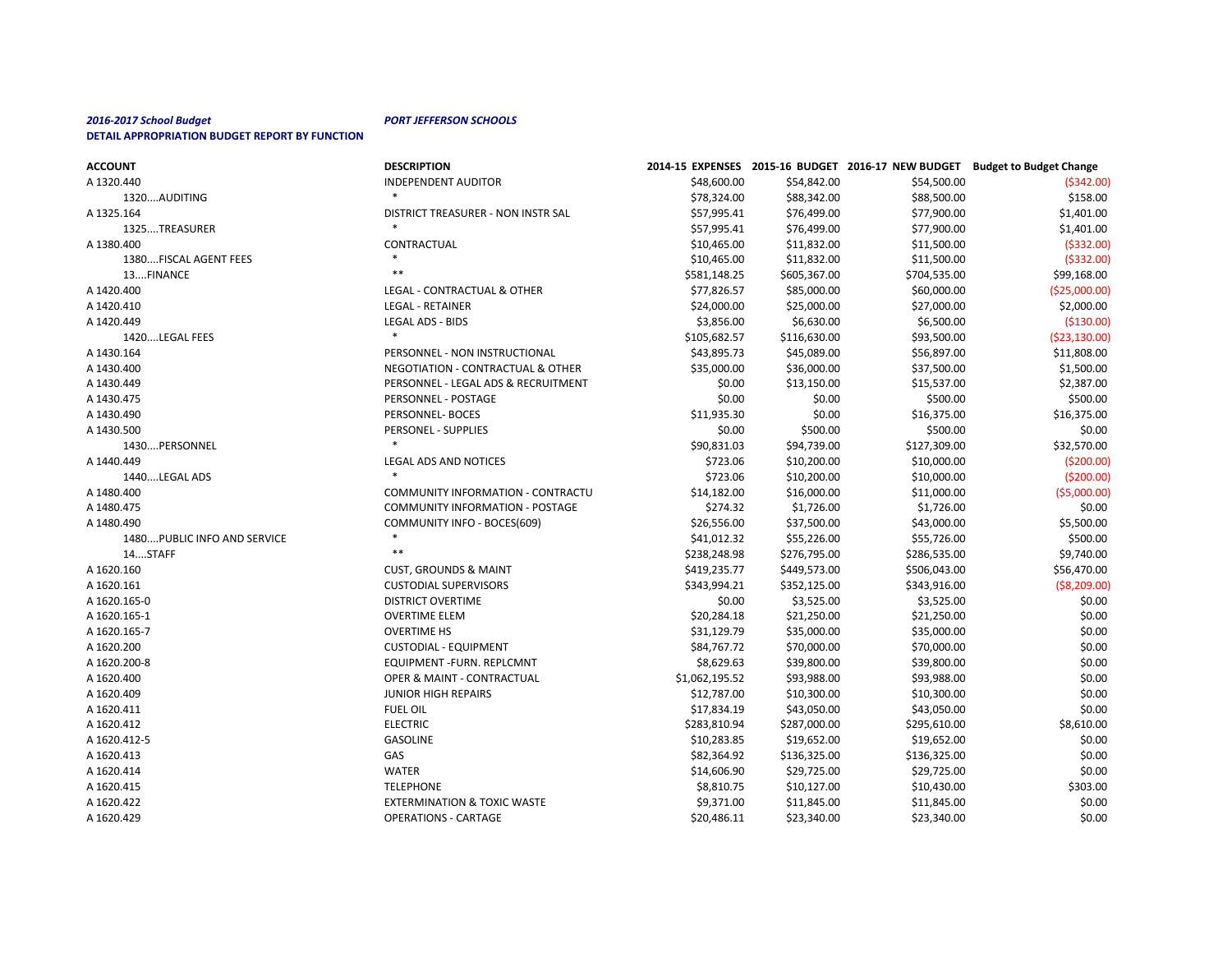| <b>ACCOUNT</b>                     | <b>DESCRIPTION</b>                      |                |                |                | 2014-15 EXPENSES 2015-16 BUDGET 2016-17 NEW BUDGET Budget to Budget Change |
|------------------------------------|-----------------------------------------|----------------|----------------|----------------|----------------------------------------------------------------------------|
| A 1620.490                         | BOCES-PHONE/HEALTH/SAFETY               | \$26,922.48    | \$55,358.00    | \$54,000.00    | ( \$1,358.00)                                                              |
| A 1620.500                         | <b>CUSTODIAL - SUPPLIES</b>             | \$58,537.23    | \$60,770.00    | \$60,770.00    | \$0.00                                                                     |
| A 1620.500-1                       | POOL SUPPLIES                           | \$3,104.23     | \$5,202.00     | \$5,202.00     | \$0.00                                                                     |
| A 1620.560                         | <b>Custodial Uniforms</b>               | \$8,000.52     | \$10,454.00    | \$10,454.00    | \$0.00                                                                     |
| 1620 OPERATION MAINT/PLANT         |                                         | \$2,527,156.94 | \$1,768,409.00 | \$1,824,225.00 | \$55,816.00                                                                |
| A 1621.150                         | MAINTENANCE - SUPERVISOR SALARY         | \$102,360.26   | \$103,313.00   | \$103,855.00   | \$542.00                                                                   |
| A 1621.160                         | <b>MAINTENANCE - CUST &amp; GROUNDS</b> | \$236,917.74   | \$264,679.00   | \$262,740.00   | (51,939.00)                                                                |
| A 1621.160-8                       | <b>SUMMER TEMP HELP</b>                 | \$22,977.50    | \$16,000.00    | \$16,000.00    | \$0.00                                                                     |
| A 1621.161                         | MAINT - CUSTODIAL SUPERVISORS           | \$162,886.80   | \$169,230.00   | \$173,500.00   | \$4,270.00                                                                 |
| A 1621.162-0                       | <b>SUBSTITUTES</b>                      | \$8,941.00     | \$0.00         | \$0.00         | \$0.00                                                                     |
| A 1621.165-0                       | <b>OVERTIME</b>                         | \$11,028.53    | \$34,875.00    | \$34,875.00    | \$0.00                                                                     |
| A 1621.165-8                       | <b>EMERGENCY OT SNOW</b>                | \$30,530.95    | \$25,000.00    | \$25,000.00    | \$0.00                                                                     |
| A 1621.400                         | MAINT - CONTRACT, ANNUAL & P.M.         | \$244,403.01   | \$247,200.00   | \$247,200.00   | \$0.00                                                                     |
| A 1621.400-1                       | <b>LEASE VEHICLES</b>                   | \$0.00         | \$10,300.00    | \$0.00         | (\$10,300.00]                                                              |
| A 1621.401-0                       | <b>ASBESTOS ABATEMENT</b>               | \$53,450.00    | \$0.00         | \$10,300.00    | \$10,300.00                                                                |
| A 1621.479                         | MAINTENANCE - TRAINING                  | \$2,719.57     | \$5,665.00     | \$5,665.00     | \$0.00                                                                     |
| A 1621.500                         | PREV MAINT - SUPPLIES                   | \$108,369.73   | \$108,150.00   | \$108,150.00   | \$0.00                                                                     |
| 1621MAINTENANCE OF PLANT           |                                         | \$984,585.09   | \$984,412.00   | \$987,285.00   | \$2,873.00                                                                 |
| A 1670.425                         | <b>COPIERS - DISTRICT WIDE</b>          | \$12,658.74    | \$7,000.00     | \$40,000.00    | \$33,000.00                                                                |
| 1670CENTRAL PRINTING AND MAILING   | $\ast$                                  | \$12,658.74    | \$7,000.00     | \$40,000.00    | \$33,000.00                                                                |
| A 1680.490                         | <b>BOCES-- COPIER LEASE</b>             | \$111,819.33   | \$74,561.00    | \$80,000.00    | \$5,439.00                                                                 |
| 1680 DATA PROCESSING DISTRICT      |                                         | \$111,819.33   | \$74,561.00    | \$80,000.00    | \$5,439.00                                                                 |
| A 1681.161                         | SYSTEMS ANAYLST/MICRO REPAIR TECH SAL   | \$91,122.00    | \$97,844.00    | \$98,569.00    | \$725.00                                                                   |
| A 1681.165-8                       | <b>OVERTIME</b>                         | \$5,970.04     | \$11,250.00    | \$11,250.00    | \$0.00                                                                     |
| A 1681.166                         | PART TIME CENTRAL DATA                  | \$10,420.83    | \$16,640.00    | \$16,700.00    | \$60.00                                                                    |
| A 1681.400-0                       | CONTRACTUAL                             | \$18,164.58    | \$18,450.00    | \$19,850.00    | \$1,400.00                                                                 |
| A 1681.500-0                       | <b>SUPPLIES</b>                         | \$9,564.09     | \$9,430.00     | \$9,440.00     | \$10.00                                                                    |
| 1681                               | $\ast$                                  | \$135,241.54   | \$153,614.00   | \$155,809.00   | \$2,195.00                                                                 |
| <b>16CENTRAL SERVICES</b>          | $***$                                   | \$3,771,461.64 | \$2,987,996.00 | \$3,087,319.00 | \$99,323.00                                                                |
| A 1910.400                         | <b>GENERAL LIABILITY INSURANCE</b>      | \$198,479.00   | \$208,122.50   | \$214,018.00   | \$5,895.50                                                                 |
| A 1910.410                         | SCHOOL BOARD LIABILITY INSURANCE        | \$10,402.00    | \$11,210.00    | \$11,379.00    | \$169.00                                                                   |
| A 1910.420                         | <b>AUTOMOBILE LIABILITY INSURANCE</b>   | \$9,166.00     | \$9,450.00     | \$10,124.00    | \$674.00                                                                   |
| A 1910.430                         | PUPIL ACCIDENT INSURANCE                | \$17,753.20    | \$19,400.00    | \$20,345.00    | \$945.00                                                                   |
| A 1910.440                         | <b>BOILER LIABILITY INSURANCE</b>       | \$4,424.00     | \$4,830.00     | \$4,715.00     | ( \$115.00]                                                                |
| A 1910.460                         | <b>INDEPENDENT APPRAISAL</b>            | \$0.00         | \$1,000.00     | \$1,000.00     | \$0.00                                                                     |
| 1910UNALLOCATED INSURANCE          | $\ast$                                  | \$240,224.20   | \$254,012.50   | \$261,581.00   | \$7,568.50                                                                 |
| A 1920.400                         | MUNICIPAL ASSOCIATION DUES              | \$0.00         | \$0.00         | \$0.00         | \$0.00                                                                     |
| 1920SCHOOL ASSOCIATION DUES        | $\ast$                                  | \$0.00         | \$0.00         | \$0.00         | \$0.00                                                                     |
| A 1930.400                         | <b>JUDGMENTS &amp; CLAIMS</b>           | \$5,000.00     | \$15,000.00    | \$15,000.00    | \$0.00                                                                     |
| 1930JUDGMENTS & CLAIMS             |                                         | \$5,000.00     | \$15,000.00    | \$15,000.00    | \$0.00                                                                     |
| A 1950.400                         | SEWER DISTRICT SERVICES & LEVIES        | \$2,092.58     | \$5,000.00     | \$5,000.00     | \$0.00                                                                     |
| 1950ASSESSMENTS ON SCHOOL PROPERTY | $\ast$                                  | \$2,092.58     | \$5,000.00     | \$5,000.00     | \$0.00                                                                     |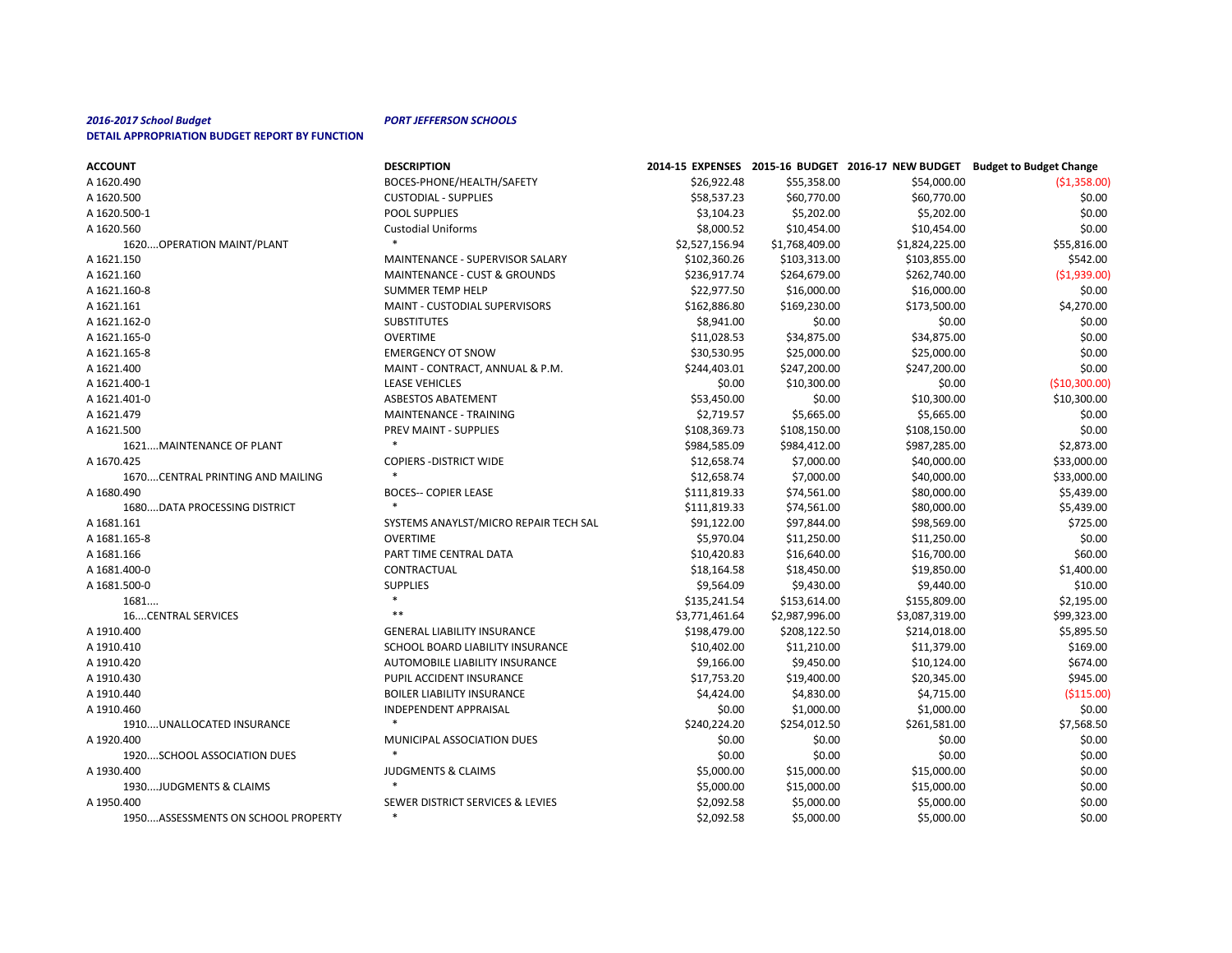| <b>ACCOUNT</b>                    | <b>DESCRIPTION</b>                           |                |                |                | 2014-15 EXPENSES 2015-16 BUDGET 2016-17 NEW BUDGET Budget to Budget Change |
|-----------------------------------|----------------------------------------------|----------------|----------------|----------------|----------------------------------------------------------------------------|
| A 1981.490                        | <b>BOCES - ADMIN. EXPENSE</b>                | \$135,707.00   | \$150,000.00   | \$145,000.00   | ( \$5,000.00]                                                              |
| 1981ADMIN CHARGE-BOCES            |                                              | \$135,707.00   | \$150,000.00   | \$145,000.00   | ( \$5,000.00]                                                              |
| 19GENERAL SUPPORT                 | $***$                                        | \$383,023.78   | \$424,012.50   | \$426,581.00   | \$2,568.50                                                                 |
| 1GENERAL SUPPORT                  | $***$                                        | \$5,375,648.12 | \$4,693,638.50 | \$4,941,936.00 | \$248,297.50                                                               |
| A 2010.140                        | TEACHER-SUBSTITUTES FOR CONFERENCES          | \$55,430.00    | \$30,000.00    | \$30,000.00    | \$0.00                                                                     |
| A 2010.150                        | <b>CURRICULUM DEVEL-INSTR SALARIES</b>       | \$162,970.15   | \$180,164.00   | \$182,533.00   | \$2,369.00                                                                 |
| A 2010.164                        | <b>CURRICULUM-NON INSTR</b>                  | \$53,448.40    | \$57,190.00    | \$47,095.00    | ( \$10,095.00]                                                             |
| A 2010.165                        | <b>OVERTIME</b>                              | \$1,585.23     | \$2,250.00     | \$2,250.00     | \$0.00                                                                     |
| A 2010.170                        | <b>CURRICULUM-CONFERENCE SAL</b>             | \$7,210.98     | \$15,000.00    | \$15,000.00    | \$0.00                                                                     |
| A 2010.171                        | <b>MENTORING</b>                             | \$6,635.47     | \$10,000.00    | \$10,000.00    | \$0.00                                                                     |
| A 2010.400                        | OTHER EXPENSE - DISTRICT                     | \$2,367.81     | \$4,500.00     | \$14,500.00    | \$10,000.00                                                                |
| A 2010.401                        | CURR.DVLPMNT-CONFERENCE DAY REIM.            | \$0.00         | \$5,500.00     | \$5,500.00     | \$0.00                                                                     |
| A 2010.420                        | SUPERINTENDENT'S DAY CONFERENCES             | \$57.35        | \$5,000.00     | \$5,000.00     | \$0.00                                                                     |
| A 2010.430                        | STAFF DEVELOPMENT                            | \$49,581.92    | \$84,750.00    | \$84,750.00    | \$0.00                                                                     |
| A 2010.440                        | <b>CURRICULUM DVLPMNT</b>                    | \$0.00         | \$500.00       | \$500.00       | \$0.00                                                                     |
| A 2010.490                        | <b>BOCES</b>                                 | \$63,651.68    | \$165,514.39   | \$166,040.00   | \$525.61                                                                   |
| A 2010.500                        | <b>SUPPLIES - DISTRICT</b>                   | \$2,660.01     | \$3,500.00     | \$3,500.00     | \$0.00                                                                     |
| 2010CURR. DEV./SUPERVISION        |                                              | \$405,599.00   | \$563,868.39   | \$566,668.00   | \$2,799.61                                                                 |
| A 2020.150                        | SUPERVISION - INSTRUCTIONAL SALARIES         | \$725,010.45   | \$819,741.00   | \$826,284.00   | \$6,543.00                                                                 |
| A 2020.162-0                      | <b>SUBSTITUTES</b>                           | \$10,928.77    | \$6,500.00     | \$6,500.00     | \$0.00                                                                     |
| A 2020.164                        | SUPERVISION - NON INSTRUCT SAL               | \$387,129.99   | \$398,074.00   | \$401,432.00   | \$3,358.00                                                                 |
| A 2020.165-8                      | <b>OVERTIME</b>                              | \$16,722.93    | \$14,250.00    | \$14,250.00    | \$0.00                                                                     |
| A 2020.400-1                      | SUPERVISION - OTHER EXPENSE - ELEM.          | \$7,306.47     | \$9,842.24     | \$9,767.00     | (575.24)                                                                   |
| A 2020.400-4                      | SUPERVISION - OTHER EXPENSE - M.S.           | \$903.97       | \$1,530.00     | \$1,530.00     | \$0.00                                                                     |
| A 2020.400-7                      | SUPERVISION - OTHER EXPENSES - H.S.          | \$4,681.24     | \$5,135.00     | \$5,135.00     | \$0.00                                                                     |
| A 2020.500-1                      | SUPERVISION - SUPPLIES - ELEM.               | \$4,730.43     | \$3,445.81     | \$3,349.89     | ( \$95.92)                                                                 |
| A 2020.500-4                      | SUPERVISION - SUPPLIES - M.S.                | \$3,469.15     | \$3,683.00     | \$3,679.00     | (54.00)                                                                    |
| A 2020.500-7                      | SUPERVISION - SUPPLIES - H.S.                | \$4,768.76     | \$4,500.00     | \$4,500.00     | \$0.00                                                                     |
| 2020SUPER. REG. SCHOOL            |                                              | \$1,165,652.16 | \$1,266,701.05 | \$1,276,426.89 | \$9,725.84                                                                 |
| 20 ADMINISTRATION AND IMPROVEMENT | $***$                                        | \$1,571,251.16 | \$1,830,569.44 | \$1,843,094.89 | \$12,525.45                                                                |
| A 2110.100                        | PRE K - SALARIES - INSTRUCTIONAL             | \$59,629.13    | \$69,016.00    | \$71,142.00    | \$2,126.00                                                                 |
| A 2110.110                        | KINDERGARTEN - SALARIES - INSTRUCTIONAL      | \$426,031.00   | \$430,060.00   | \$440,025.00   | \$9,965.00                                                                 |
| A 2110.120                        | <b>GRADE 1/6 - SALARIES - INSTRUCTIONAL</b>  | \$3,815,228.97 | \$3,968,006.90 | \$3,953,240.36 | ( \$14,766.54]                                                             |
| A 2110.130                        | <b>GRADE 7/12 - SALARIES - INSTRUCTIONAL</b> | \$4,981,174.74 | \$4,949,587.60 | \$5,009,968.00 | \$60,380.40                                                                |
| A 2110.136                        | AIS- SCHOOL YEAR                             | \$0.00         | \$12,500.00    | \$0.00         | (\$12,500.00]                                                              |
| A 2110.140                        | SUBSTITUTE TEACHERS - SALARIES               | \$285,522.24   | \$250,000.00   | \$250,000.00   | \$0.00                                                                     |
| A 2110.152                        | HOME TUTOR-SUPV. DETENTION-SALARI            | \$39,911.58    | \$35,000.00    | \$47,500.00    | \$12,500.00                                                                |
| A 2110.153                        | RETIREMENT INCENTIVE                         | \$50,706.60    | \$0.00         | \$0.00         | \$0.00                                                                     |
| A 2110.156                        | VAC/SICK PAY                                 | \$15,436.74    | \$139,000.00   | \$139,000.00   | \$0.00                                                                     |
| A 2110.156-0                      | LANE & MID YR CHANGE                         | \$0.00         | \$90,000.00    | \$90,000.00    | \$0.00                                                                     |
| A 2110.162-0                      | <b>SUBSTITUTES</b>                           | \$24,613.62    | \$38,000.00    | \$38,000.00    | \$0.00                                                                     |
| A 2110.163                        | REG SCH - TEACHER AIDE SAL                   | \$270,776.19   | \$316,268.00   | \$289,412.00   | ( \$26, 856.00]                                                            |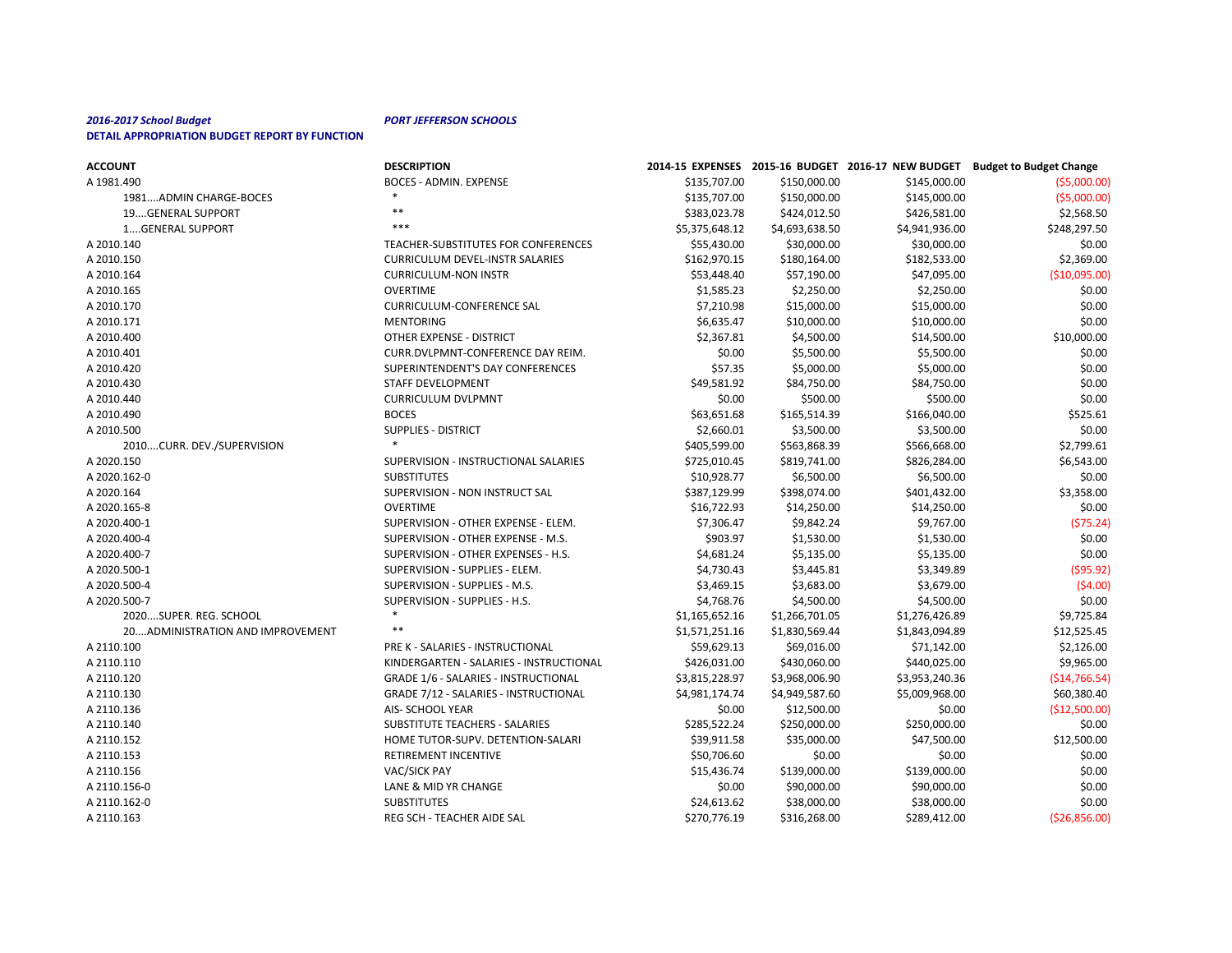| <b>ACCOUNT</b>    | <b>DESCRIPTION</b>                     |             |             |              | 2014-15 EXPENSES 2015-16 BUDGET 2016-17 NEW BUDGET Budget to Budget Change |
|-------------------|----------------------------------------|-------------|-------------|--------------|----------------------------------------------------------------------------|
| A 2110.165        | PARA OVERTIME INSTRUCTIONAL            | \$13,630.32 | \$31,500.00 | \$31,500.00  | \$0.00                                                                     |
| A 2110.200-1      | <b>GENERAL - EQUIPMENT - ELEM</b>      | \$5,506.55  | \$6,393.00  | \$6,300.00   | ( \$93.00)                                                                 |
| A 2110.200-4      | <b>GENERAL - EQUIPMENT - M.S.</b>      | \$7,852.94  | \$4,500.00  | \$4,500.00   | \$0.00                                                                     |
| A 2110.200-7      | GENERAL - EQUIPMENT - H.S.             | \$5,685.50  | \$4,500.00  | \$12,200.00  | \$7,700.00                                                                 |
| A 2110.200-7-1600 | INDUSTRIAL ARTS - EQUIPMENT - HS       | \$4,678.20  | \$9,841.60  | \$4,848.06   | (54,993.54)                                                                |
| A 2110.200-7-6000 | MATH - EQUIPMENT - HS                  | \$3,998.00  | \$4,000.00  | \$6,336.70   | \$2,336.70                                                                 |
| A 2110.400-1-0010 | PRE K - CONTRACTUAL - ELEM             | \$329.34    | \$329.34    | \$329.34     | \$0.00                                                                     |
| A 2110.400-1-0100 | KINDERGARTEN - CONTRACTUAL - ELEM      | \$478.97    | \$454.79    | \$462.00     | \$7.21                                                                     |
| A 2110.400-1-1000 | 1ST GRADE - CONTRACTUAL - ELEM         | \$395.12    | \$435.60    | \$435.60     | \$0.00                                                                     |
| A 2110.400-1-1300 | MUSIC - CONTRACTUAL - ELEM             | \$13,130.00 | \$13,452.00 | \$15,455.00  | \$2,003.00                                                                 |
| A 2110.400-1-2000 | 2ND GRADE - CONTRACTUAL - ELEM         | \$355.25    | \$505.12    | \$490.05     | ( \$15.07)                                                                 |
| A 2110.400-1-3000 | 3RD GRADE - CONTRACTUAL - ELEM         | \$355.25    | \$444.13    | \$490.05     | \$45.92                                                                    |
| A 2110.400-1-4000 | 4TH GRADE - CONTRACTUAL - ELEM         | \$1,691.09  | \$2,451.27  | \$1,923.57   | (5527.70)                                                                  |
| A 2110.400-1-5000 | 5TH GRADE - CONTRACTUAL - ELEM         | \$1,333.30  | \$1,931.16  | \$1,884.25   | (546.91)                                                                   |
| A 2110.400-4      | CONTRACTUAL M.S.                       | \$14.90     | \$0.00      | \$0.00       | \$0.00                                                                     |
| A 2110.400-4-0000 | <b>GENERAL - CONTRACTUAL - MS</b>      | \$2,580.00  | \$4,916.67  | \$4,813.50   | ( \$103.17]                                                                |
| A 2110.400-4-1100 | FOREIGN LANGUAGE - CONTRACTUAL - MS    | \$1,115.00  | \$1,185.00  | \$210.00     | (5975.00)                                                                  |
| A 2110.400-4-1300 | MUSIC - CONTRACTUAL - MS               | \$10,500.00 | \$11,780.00 | \$11,280.00  | ( \$500.00]                                                                |
| A 2110.400-4-1400 | ART CONTRACTUAL MS                     | \$0.00      | \$0.00      | \$105.00     | \$105.00                                                                   |
| A 2110.400-4-6000 | MATH - CONTRACTUAL - MS                | \$1,263.69  | \$1,177.95  | \$1,210.95   | \$33.00                                                                    |
| A 2110.400-4-7000 | <b>ENGLISH - CONTRACTUAL - MS</b>      | \$625.63    | \$851.13    | \$795.97     | (555.16)                                                                   |
| A 2110.400-4-8000 | SOCIAL STUDIES - CONTRACTUAL - MS      | \$559.26    | \$1,021.00  | \$976.00     | ( \$45.00]                                                                 |
| A 2110.400-7-0000 | <b>GENERAL - OTHER EXPENSE - HS</b>    | \$10,529.81 | \$15,174.00 | \$13,000.00  | (52, 174.00)                                                               |
| A 2110.400-7-1100 | FOREIGN LANGUAGE - CONTRACTUAL - HS    | \$949.94    | \$2,447.00  | \$1,865.00   | ( \$582.00]                                                                |
| A 2110.400-7-1200 | PHYS ED/HEATLH - CONTRACTUAL - HS      | \$184.00    | \$230.00    | \$260.00     | \$30.00                                                                    |
| A 2110.400-7-1300 | MUSIC - CONTRACTUAL - HS               | \$17,166.15 | \$16,805.00 | \$16,305.00  | (5500.00)                                                                  |
| A 2110.400-7-1400 | ART CONTRACTUAL HS                     | \$0.00      | \$0.00      | \$2,024.00   | \$2,024.00                                                                 |
| A 2110.400-7-1600 | INDUSTRIAL ARTS - CONTRACTUAL - HS     | \$617.60    | \$2,000.00  | \$2,000.00   | \$0.00                                                                     |
| A 2110.400-7-6000 | MATH - CONTRACTUAL - HS                | \$736.00    | \$781.00    | \$775.00     | (56.00)                                                                    |
| A 2110.400-7-7000 | <b>ENGLISH - CONTRACTUAL - HS</b>      | \$1,660.50  | \$1,809.84  | \$1,557.00   | (5252.84)                                                                  |
| A 2110.400-7-8000 | SOCIAL STUDIES - CONTRACTUAL - HS      | \$210.00    | \$218.90    | \$575.00     | \$356.10                                                                   |
| A 2110.400-7-9000 | <b>SCIENCE - CONTRACTUAL - HS</b>      | \$7,966.13  | \$7,349.00  | \$6,993.00   | ( \$356.00]                                                                |
| A 2110.450        | <b>TESTING</b>                         | \$19,569.18 | \$89,000.00 | \$133,110.00 | \$44,110.00                                                                |
| A 2110.457-1      | POSTAGE - ELEMENTARY                   | \$1,819.46  | \$2,867.54  | \$2,839.95   | (527.59)                                                                   |
| A 2110.457-4      | POSTAGE M.S.                           | \$2,896.68  | \$3,625.00  | \$3,630.00   | \$5.00                                                                     |
| A 2110.457-7      | POSTAGE - HS                           | \$8,947.16  | \$9,679.00  | \$10,329.00  | \$650.00                                                                   |
| A 2110.470        | <b>TUTORS/TUITION TO OTHER SCHOOLS</b> | \$20,860.00 | \$12,000.00 | \$12,000.00  | \$0.00                                                                     |
| A 2110.480-1      | <b>TEXTBOOKS - ELEMENTARY</b>          | \$23,883.48 | \$25,000.00 | \$25,000.00  | \$0.00                                                                     |
| A 2110.480-1-0000 | TEXTBOOKS-GENERAL-ELEM                 | \$5,081.33  | \$2,849.04  | \$2,644.54   | ( \$204.50]                                                                |
| A 2110.480-1-0010 | <b>TEXTBOOKS - PRE K</b>               | \$495.00    | \$453.75    | \$508.20     | \$54.45                                                                    |
| A 2110.480-1-0100 | KINDERGARTEN - TEXTBOOKS - ELEM        | \$1,260.00  | \$1,160.00  | \$1,177.60   | \$17.60                                                                    |
| A 2110.480-1-1000 | 1ST GRADE - TEXTBOOKS - ELEM           | \$1,984.27  | \$1,857.91  | \$4,283.48   | \$2,425.57                                                                 |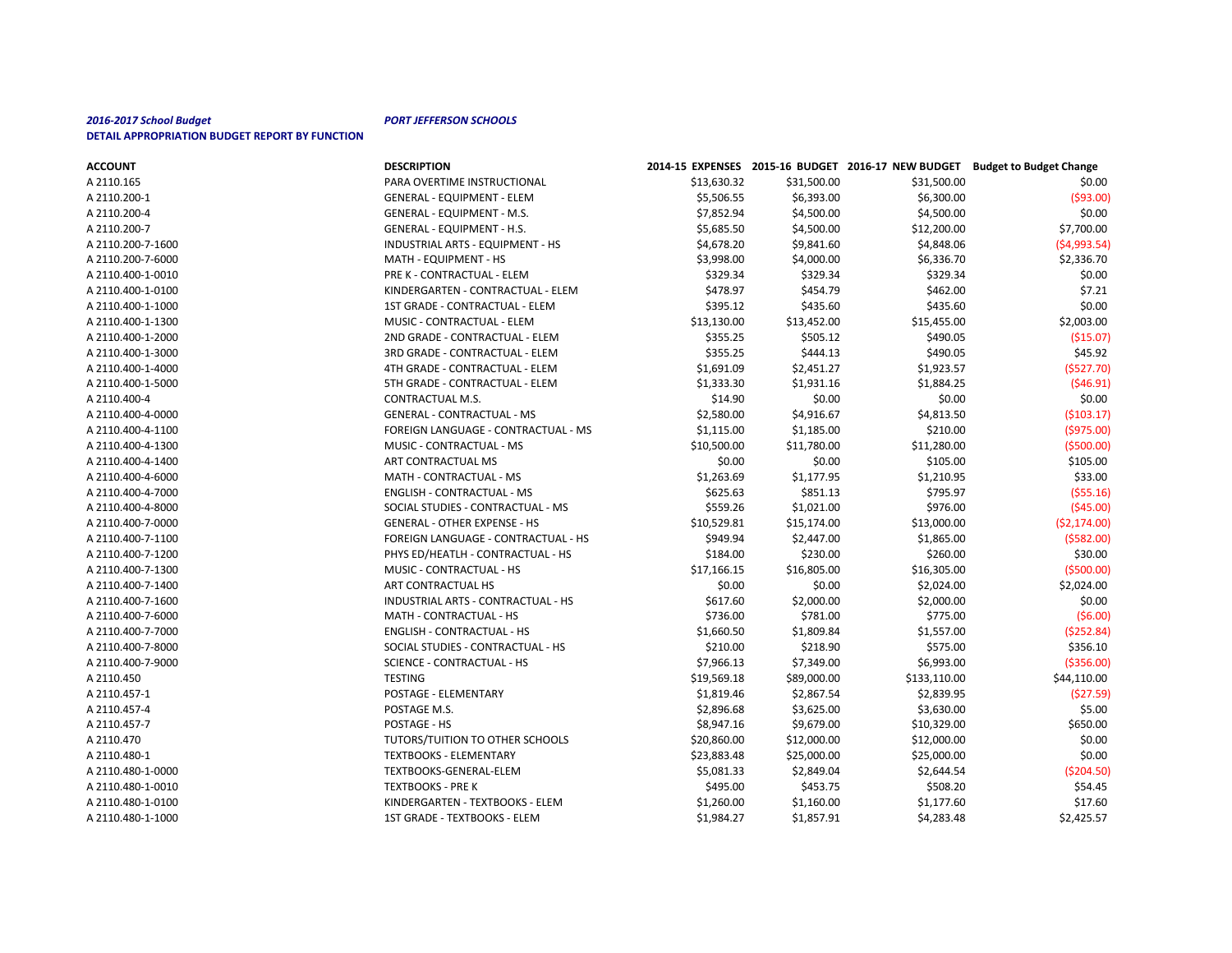| <b>ACCOUNT</b>    | <b>DESCRIPTION</b>                       |              |              |              | 2014-15 EXPENSES 2015-16 BUDGET 2016-17 NEW BUDGET Budget to Budget Change |
|-------------------|------------------------------------------|--------------|--------------|--------------|----------------------------------------------------------------------------|
| A 2110.480-1-1300 | MUSIC - TEXTBOOKS - ELEM                 | \$0.00       | \$121.00     | \$610.64     | \$489.64                                                                   |
| A 2110.480-1-2000 | 2ND GRADE - TEXTBOOKS - ELEM             | \$4,272.39   | \$3,236.83   | \$3,080.55   | ( \$156.28]                                                                |
| A 2110.480-1-3000 | 3RD GRADE - TEXTBOOKS - ELEM             | \$9,349.29   | \$8,379.91   | \$8,340.55   | ( \$39.36)                                                                 |
| A 2110.480-1-4000 | 4TH GRADE - TEXTBOOKS - ELEM             | \$7,515.64   | \$5,677.45   | \$5,834.34   | \$156.89                                                                   |
| A 2110.480-1-5000 | 5TH GRADE - TEXTBOOKS - ELEM             | \$5,626.38   | \$5,123.80   | \$5,060.81   | (562.99)                                                                   |
| A 2110.480-4      | <b>TEXTBOOKS - MS</b>                    | \$7,171.65   | \$25,000.00  | \$25,000.00  | \$0.00                                                                     |
| A 2110.480-4-1100 | <b>FOREIGN LANGUAGE - TEXTBOOKS - MS</b> | \$7,013.38   | \$7,189.76   | \$6,242.42   | (5947.34)                                                                  |
| A 2110.480-4-1300 | MUSIC - TEXTBOOKS - MS                   | \$1,028.70   | \$504.52     | \$0.00       | (5504.52)                                                                  |
| A 2110.480-4-6000 | MATH - TEXTBOOKS - MS                    | \$687.62     | \$1,500.00   | \$1,800.00   | \$300.00                                                                   |
| A 2110.480-4-7000 | <b>ENGLISH - TEXTBOOKS - MS</b>          | \$6,677.61   | \$6,279.63   | \$5,567.74   | (5711.89)                                                                  |
| A 2110.480-4-8000 | SOCIAL STUDIES - TEXTBOOKS - MS          | \$1,593.99   | \$0.00       | \$0.00       | \$0.00                                                                     |
| A 2110.480-4-9000 | <b>SCIENCE - TEXTBOOKS - MS</b>          | \$1,552.46   | \$1,797.00   | \$1,858.50   | \$61.50                                                                    |
| A 2110.480-7      | <b>TEXTBOOKS - HS</b>                    | \$13,314.01  | \$45,000.00  | \$45,000.00  | \$0.00                                                                     |
| A 2110.480-7-0000 | <b>GENERAL - TEXTBOOKS - HS</b>          | \$12,185.68  | \$30,068.40  | \$20,722.51  | (59, 345.89)                                                               |
| A 2110.480-7-1100 | <b>FOREIGN LANGUAGE - TEXTBOOKS - HS</b> | \$13,796.18  | \$0.00       | \$0.00       | \$0.00                                                                     |
| A 2110.480-7-1300 | MUSIC - TEXTBOOKS - HS                   | \$0.00       | \$0.00       | \$171.60     | \$171.60                                                                   |
| A 2110.480-7-1600 | <b>INDUSTRIAL ARTS - TEXTBOOKS - HS</b>  | \$1,139.25   | \$0.00       | \$0.00       | \$0.00                                                                     |
| A 2110.480-7-6000 | MATH - TEXTBOOKS - HS                    | \$1,145.15   | \$0.00       | \$0.00       | \$0.00                                                                     |
| A 2110.480-7-7000 | <b>ENGLISH - TEXTBOOKS - HS</b>          | \$4,782.95   | \$0.00       | \$0.00       | \$0.00                                                                     |
| A 2110.480-7-8000 | SOCIAL STUDIES - TEXTBOOKS - HS          | \$1,500.00   | \$0.00       | \$0.00       | \$0.00                                                                     |
| A 2110.480-7-9000 | <b>SCIENCE - TEXTBOOKS - HS</b>          | \$7,194.41   | \$0.00       | \$0.00       | \$0.00                                                                     |
| A 2110.490-0      | <b>BOCES</b>                             | \$100,771.30 | \$109,508.00 | \$128,500.00 | \$18,992.00                                                                |
| A 2110.500-1-0000 | INSTRUCTIONAL SUPPLIES ELEM. GENERAL     | \$34,501.69  | \$31,615.80  | \$25,130.90  | (56, 484.90)                                                               |
| A 2110.500-1-0010 | <b>PRE K SUPPLIES</b>                    | \$353.39     | \$367.54     | \$367.03     | (50.51)                                                                    |
| A 2110.500-1-0100 | KINDERGARTEN - SUPPLIES - ELEM           | \$730.61     | \$778.76     | \$713.64     | (565.12)                                                                   |
| A 2110.500-1-1000 | 1ST GRADE - SUPPLIES - ELEM              | \$1,908.76   | \$1,847.22   | \$1,686.77   | ( \$160.45]                                                                |
| A 2110.500-1-1200 | PHYS ED/HEALTH - SUPPLIES - ELEM         | \$2,485.48   | \$2,191.76   | \$2,251.11   | \$59.35                                                                    |
| A 2110.500-1-1300 | MUSIC - SUPPLIES - ELEM                  | \$582.15     | \$1,024.64   | \$861.56     | ( \$163.08)                                                                |

| 0000 1 0000 1 000 | <u>JULINUL TEATDOURJ TIJ</u>         | 77. <del>197.71</del> | YU.UU        | YU.UU        | O.OU          |
|-------------------|--------------------------------------|-----------------------|--------------|--------------|---------------|
| A 2110.490-0      | <b>BOCES</b>                         | \$100,771.30          | \$109,508.00 | \$128,500.00 | \$18,992.00   |
| A 2110.500-1-0000 | INSTRUCTIONAL SUPPLIES ELEM. GENERAL | \$34,501.69           | \$31,615.80  | \$25,130.90  | (56,484.90)   |
| A 2110.500-1-0010 | <b>PRE K SUPPLIES</b>                | \$353.39              | \$367.54     | \$367.03     | (50.51)       |
| A 2110.500-1-0100 | KINDERGARTEN - SUPPLIES - ELEM       | \$730.61              | \$778.76     | \$713.64     | (565.12)      |
| A 2110.500-1-1000 | 1ST GRADE - SUPPLIES - ELEM          | \$1,908.76            | \$1,847.22   | \$1,686.77   | ( \$160.45)   |
| A 2110.500-1-1200 | PHYS ED/HEALTH - SUPPLIES - ELEM     | \$2,485.48            | \$2,191.76   | \$2,251.11   | \$59.35       |
| A 2110.500-1-1300 | MUSIC - SUPPLIES - ELEM              | \$582.15              | \$1,024.64   | \$861.56     | ( \$163.08)   |
| A 2110.500-1-1400 | ART SUPPLIES ES                      | \$0.00                | \$0.00       | \$5,138.50   | \$5,138.50    |
| A 2110.500-1-2000 | 2ND GRADE - SUPPLIES - ELEM          | \$1,939.83            | \$2,007.49   | \$2,025.88   | \$18.39       |
| A 2110.500-1-3000 | 3RD GRADE - SUPPLIES - ELEM          | \$760.71              | \$747.81     | \$859.92     | \$112.11      |
| A 2110.500-1-4000 | 4TH GRADE - SUPPLIES - ELEM          | \$526.42              | \$608.54     | \$607.96     | (50.58)       |
| A 2110.500-1-5000 | 5TH GRADE - SUPPLIES - ELEM          | \$1,107.15            | \$1,162.69   | \$1,115.48   | (547.21)      |
| A 2110.500-4-0000 | <b>GENERAL - SUPPLIES - MS</b>       | \$19,362.05           | \$16,212.97  | \$12,896.01  | ( \$3,316.96) |
| A 2110.500-4-1100 | FOREGIN LANGUAGE -SUPPLIES - MS      | \$384.53              | \$611.26     | \$312.91     | (5298.35)     |
| A 2110.500-4-1200 | PHYS ED/HEALTH - SUPPLIES - MS       | \$462.70              | \$400.00     | \$400.00     | \$0.00        |
| A 2110.500-4-1300 | MUSIC - SUPPLIES - MS                | \$1,640.52            | \$392.27     | \$333.63     | (558.64)      |
| A 2110.500-4-1400 | ART SUPPLIES MS                      | \$0.00                | \$0.00       | \$3,997.44   | \$3,997.44    |
|                   |                                      |                       |              |              |               |

A 2110.500-4-1600 CHA CHARTS - SUPPLIES - MS \$3,772.51 \$4,884.05 \$5,009.94 \$125.89 A 2110.500-4-6000 MATH - SUPPLIES - MS \$276.33 \$294.50 \$461.88 \$167.38 A 2110.500-4-7000 ENGLISH - SUPPLIES - MS \$1,322.75 \$1,338.71 \$1,870.56 \$531.85 A 2110.500-4-8000 COLORGIAL STUDIES - SUPPLIES - MS \$532.17 \$374.24 \$478.25 \$478.25 \$104.01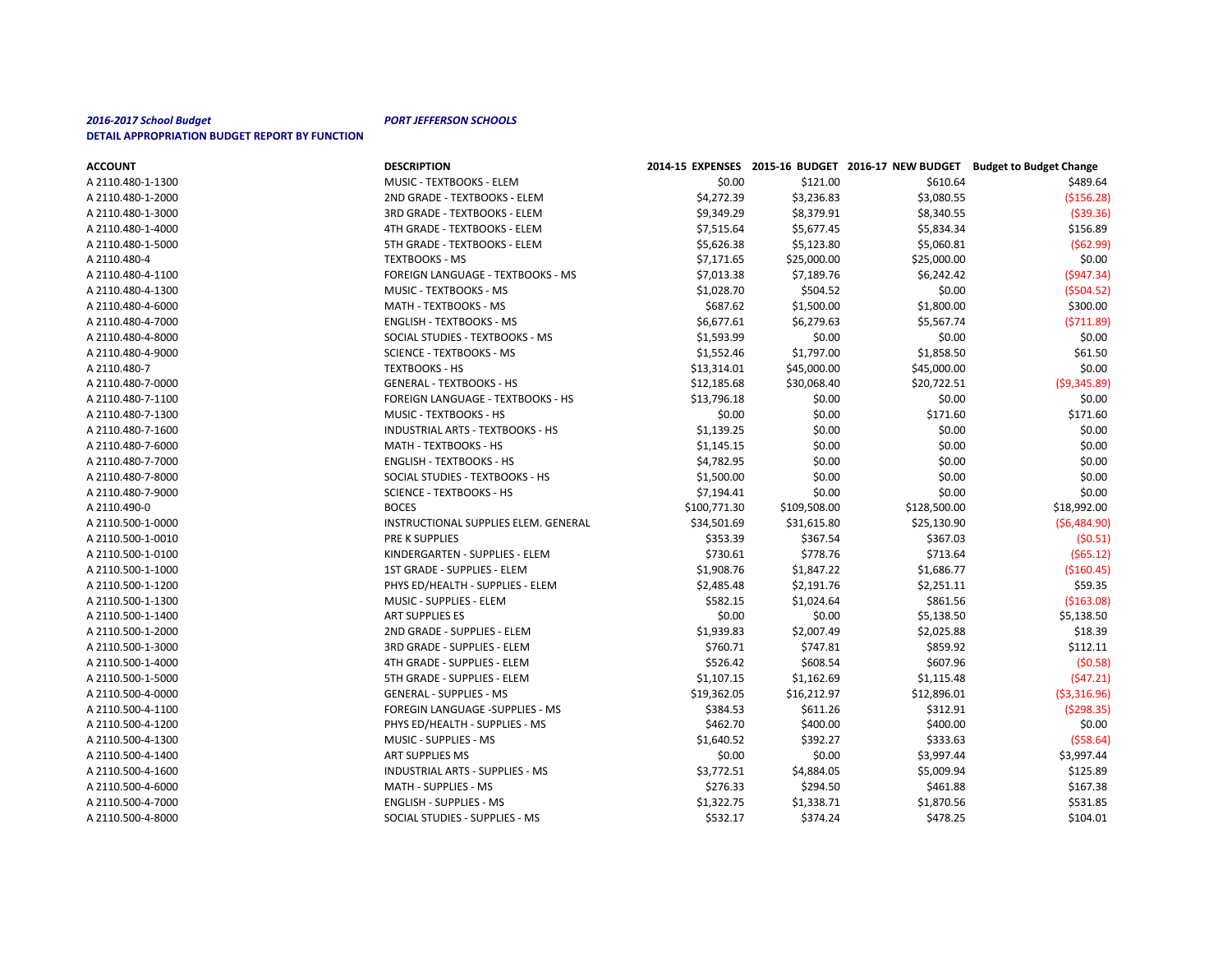| <b>ACCOUNT</b>          | <b>DESCRIPTION</b>                       |                 |                 |                 | 2014-15 EXPENSES 2015-16 BUDGET 2016-17 NEW BUDGET Budget to Budget Change |
|-------------------------|------------------------------------------|-----------------|-----------------|-----------------|----------------------------------------------------------------------------|
| A 2110.500-4-9000       | <b>SCIENCE - SUPPLIES - MS</b>           | \$1,775.61      | \$2,386.59      | \$2,079.55      | ( \$307.04)                                                                |
| A 2110.500-7            | <b>GENERAL - SUPPLIES - H.S.</b>         | \$6,856.98      | \$0.00          | \$0.00          | \$0.00                                                                     |
| A 2110.500-7-0000       | <b>GENERAL - SUPPLIES - HS</b>           | \$29,729.59     | \$24,480.30     | \$14,700.00     | (59,780.30)                                                                |
| A 2110.500-7-1100       | FOREIGN LANGUAGE - SUPPLIES - HS         | \$486.86        | \$2,796.70      | \$1,428.08      | (51,368.62)                                                                |
| A 2110.500-7-1200       | PHYS ED/HEALTH - SUPPLIES - HS           | \$2,305.20      | \$2,515.04      | \$4,990.00      | \$2,474.96                                                                 |
| A 2110.500-7-1300       | MUSIC - SUPPLIES - HS                    | \$1,109.71      | \$0.00          | \$0.00          | \$0.00                                                                     |
| A 2110.500-7-1400       | ART SUPPLIES HS                          | \$0.00          | \$0.00          | \$9,408.58      | \$9,408.58                                                                 |
| A 2110.500-7-1600       | INDUSTRIAL ARTS - SUPPLIES - HS          | \$10,119.16     | \$10,221.68     | \$10,215.33     | (56.35)                                                                    |
| A 2110.500-7-6000       | MATH - SUPPLIES - HS                     | \$1,480.29      | \$1,088.62      | \$1,627.29      | \$538.67                                                                   |
| A 2110.500-7-7000       | <b>ENGLISH - SUPPLIES - HS</b>           | \$669.07        | \$1,111.85      | \$588.67        | (5523.18)                                                                  |
| A 2110.500-7-8000       | SOCIAL STUDIES - SUPPLIES - HS           | \$0.00          | \$500.00        | \$500.00        | \$0.00                                                                     |
| A 2110.500-7-9000       | <b>SCIENCE - SUPPLIES - HS</b>           | \$11,374.20     | \$14,312.30     | \$11,854.07     | (52, 458.23)                                                               |
| 2110REGULAR SCHOOL      |                                          | \$10,518,800.27 | \$10,970,074.87 | \$11,057,410.77 | \$87,335.90                                                                |
| A 2190.150-1            | G&T - INSTRUCTIONAL SALARIES 1-6         | \$15,127.68     | \$16,442.00     | \$15,959.00     | (\$483.00)                                                                 |
| A 2190.400-1            | G&T - OTHER EXPENSE - ELEM.              | \$2,295.14      | \$1,384.25      | \$1,334.36      | (549.89)                                                                   |
| A 2190.400-4            | G&T - OTHER EXPENSE - JR. HIGH           | \$3,035.00      | \$3,275.00      | \$3,945.00      | \$670.00                                                                   |
| A 2190.400-7            | G&T - OTHER EXPENSE - H.S.               | \$4,941.47      | \$200.00        | \$200.00        | \$0.00                                                                     |
| A 2190.492-0            | <b>BOCES</b>                             | \$34,507.61     | \$19,450.38     | \$19,500.00     | \$49.62                                                                    |
| A 2190.500-1            | G&T - SUPPLIES - ELEM                    | \$313.86        | \$360.19        | \$351.75        | $($ \$8.44)                                                                |
| A 2190.500-4            | G&T - SUPPLIES - JR. HIGH                | \$1,943.44      | \$2,000.00      | \$2,000.00      | \$0.00                                                                     |
| A 2190.500-7            | G&T - SUPPLIES - H.S.                    | \$70.01         | \$5,435.00      | \$5,435.00      | \$0.00                                                                     |
| 2190GIFTED & TALENTED   |                                          | \$62,234.21     | \$48,546.82     | \$48,725.11     | \$178.29                                                                   |
| 21TEACHING              |                                          | \$10,581,034.48 | \$11,018,621.69 | \$11,106,135.88 | \$87,514.19                                                                |
| A 2250.120              | SPEC. ED. - INSTRUCTIONAL SALARIES 1-6   | \$699,610.75    | \$797,659.00    | \$796,074.00    | ( \$1,585.00]                                                              |
| A 2250.130              | SPEC. ED. - INSTRUCTIONAL SALARIES 7-12  | \$780,944.36    | \$850,268.00    | \$870,922.00    | \$20,654.00                                                                |
| A 2250.150              | SPEC. ED. - INSTRUCTIONAL SALARIES       | \$157,673.33    | \$133,164.00    | \$151,130.00    | \$17,966.00                                                                |
| A 2250.151-0            | SALARY - SUMMER TESTING                  | \$2,607.94      | \$8,000.00      | \$8,000.00      | \$0.00                                                                     |
| A 2250.163              | SPEC ED - NON INSTRUCT SAL               | \$662,012.10    | \$678,094.00    | \$668,389.00    | (59,705.00)                                                                |
| A 2250.164              | SPEC ED - NON INSTRUCT SAL               | \$31,724.41     | \$49,165.00     | \$62,391.00     | \$13,226.00                                                                |
| A 2250.165              | PARA OVERTIME SPECIAL EDUCATION          | \$69,138.89     | \$36,900.00     | \$36,900.00     | \$0.00                                                                     |
| A 2250.200              | SPEC. ED. - EQUIPMENT                    | \$2,376.18      | \$8,000.00      | \$8,000.00      | \$0.00                                                                     |
| A 2250.400              | SPEC. ED. - CONTRACTUAL                  | \$467,973.74    | \$509,770.00    | \$509,600.00    | (\$170.00)                                                                 |
| A 2250.410              | 504 COMPLIANCE                           | \$0.00          | \$250.00        | \$250.00        | \$0.00                                                                     |
| A 2250.446-8            | CONTRACTUAL SERVICES NON-PUBLIC S        | \$86,098.37     | \$296,300.00    | \$273,300.00    | ( \$23,000.00]                                                             |
| A 2250.470              | SPEC.ED. TUTORS/TUITION TO OTHER SCHOOLS | \$526,380.08    | \$574,300.00    | \$539,000.00    | ( \$35,300.00]                                                             |
| A 2250.475              | SPECIAL ED - POSTAGE                     | \$2,100.92      | \$3,700.00      | \$3,700.00      | \$0.00                                                                     |
| A 2250.480-1            | SPEC. ED. - TEXTBOOKS - ELEM.            | \$0.00          | \$500.00        | \$0.00          | (5500.00)                                                                  |
| A 2250.480-4            | SPEC. ED. - TEXTBOOKS - JR. HIGH         | \$0.00          | \$500.00        | \$0.00          | (5500.00)                                                                  |
| A 2250.480-7            | SPEC. ED. - TEXTBOOKS - H.S.             | \$239.71        | \$1,000.00      | \$2,000.00      | \$1,000.00                                                                 |
| A 2250.490-0            | <b>BOCES</b>                             | \$835,446.30    | \$762,000.00    | \$808,000.00    | \$46,000.00                                                                |
| A 2250.500              | SPEC. ED. - SUPPLIES                     | \$11,942.93     | \$8,600.00      | \$20,000.00     | \$11,400.00                                                                |
| 2250HANDICAPPED PROGRAM | $\ast$                                   | \$4,336,270.01  | \$4,718,170.00  | \$4,757,656.00  | \$39,486.00                                                                |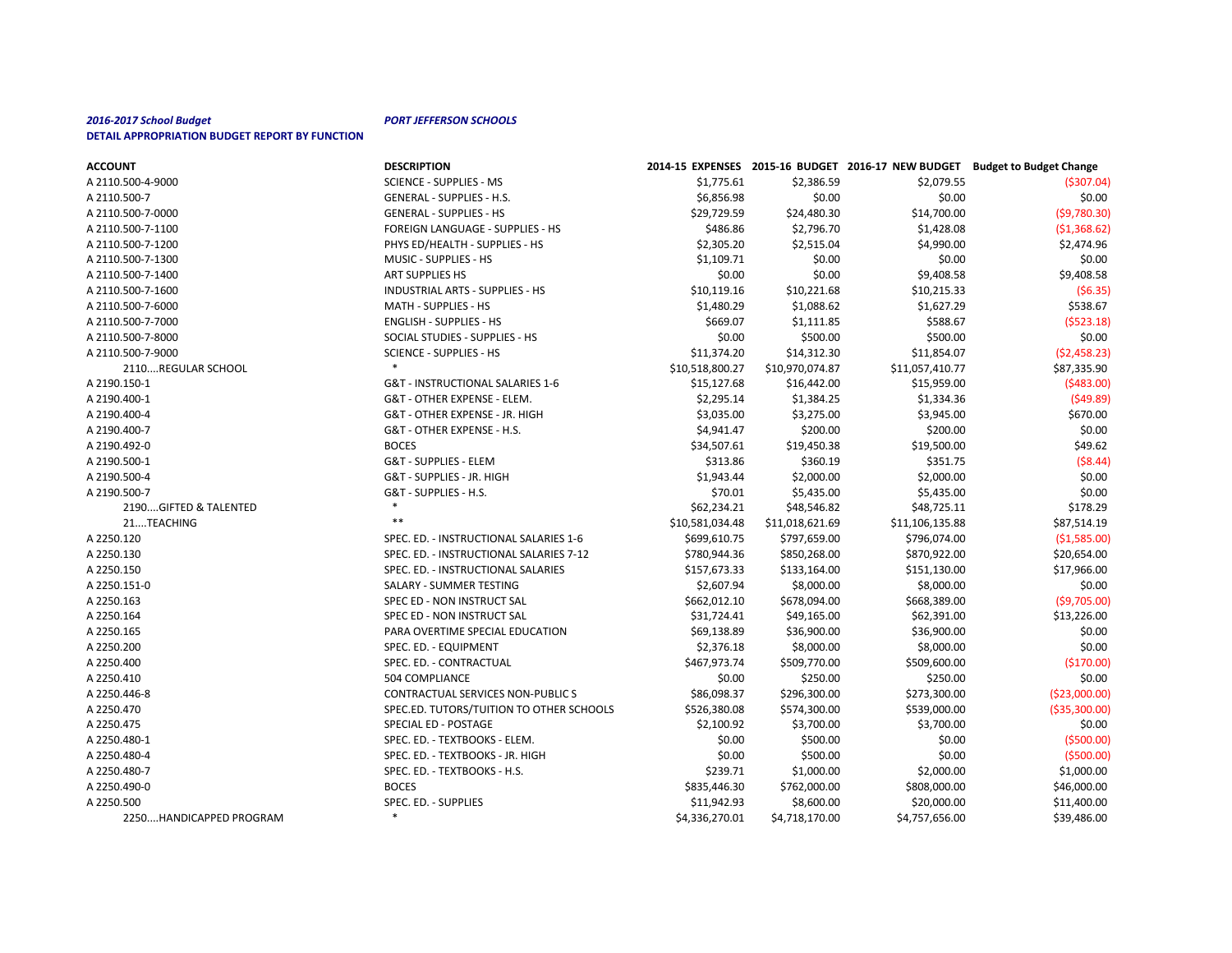| <b>ACCOUNT</b>                   | <b>DESCRIPTION</b>                         |                |                | 2014-15 EXPENSES 2015-16 BUDGET 2016-17 NEW BUDGET | <b>Budget to Budget Change</b> |
|----------------------------------|--------------------------------------------|----------------|----------------|----------------------------------------------------|--------------------------------|
| A 2280.492                       | OCC. ED. - BOCES                           | \$103,764.70   | \$207,642.42   | \$208,000.00                                       | \$357.58                       |
| 2280OCCUP. ED.                   | $\ast$                                     | \$103,764.70   | \$207,642.42   | \$208,000.00                                       | \$357.58                       |
| 22SPECIAL APPORTIONMENT PROGRAMS | $***$                                      | \$4,440,034.71 | \$4,925,812.42 | \$4,965,656.00                                     | \$39,843.58                    |
| A 2332.120                       | K-5 SUMMER SCHOOL INSTRUCTIONAL SALARIES   | \$0.00         | \$12,000.00    | \$12,000.00                                        | \$0.00                         |
| 2332                             |                                            | \$0.00         | \$12,000.00    | \$12,000.00                                        | \$0.00                         |
| 23TEACHING                       | $***$                                      | \$0.00         | \$12,000.00    | \$12,000.00                                        | \$0.00                         |
| A 2610.150                       | <b>LIBRARY INSTRUCTIONAL</b>               | \$187,684.00   | \$189,545.00   | \$193,182.00                                       | \$3,637.00                     |
| A 2610.163                       | <b>LIBRARY - NON INSTRUCT SAL</b>          | \$30,359.02    | \$29,490.00    | \$30,264.00                                        | \$774.00                       |
| A 2610.400-1                     | LIBRARY - CONTRACTUAL - ELEM               | \$9,505.35     | \$9,700.00     | \$9,700.00                                         | \$0.00                         |
| A 2610.400-7                     | LIBRARY - CONTRACTUAL - H.S.               | \$10,998.37    | \$14,430.00    | \$11,699.00                                        | (52, 731.00)                   |
| A 2610.490                       | SCHOOL LIBRARY & AUDIOVISUAL               | \$24,212.46    | \$26,756.29    | \$31,731.00                                        | \$4,974.71                     |
| A 2610.500-1                     | <b>LIBRARY - SUPPLIES - ELEM</b>           | \$2,734.90     | \$2,090.00     | \$2,090.00                                         | \$0.00                         |
| A 2610.500-7                     | LIBRARY - SUPPLIES - H.S.                  | \$2,483.20     | \$3,350.00     | \$3,350.00                                         | \$0.00                         |
| 2610LIBRARY                      |                                            | \$267,977.30   | \$275,361.29   | \$282,016.00                                       | \$6,654.71                     |
| A 2630.161                       | <b>COMPUTER ASSIST INSTR-NON</b>           | \$112,850.30   | \$119,738.00   | \$122,915.00                                       | \$3,177.00                     |
| A 2630.164                       | <b>COMPUTER ASSIST-SUPPORT SALARIES</b>    | \$41,782.00    | \$42,882.00    | \$44,581.00                                        | \$1,699.00                     |
| A 2630.220                       | COMPUTER HARDWARE DISTRICT- AIDABLE        | \$84,415.28    | \$155,000.00   | \$148,000.00                                       | (57,000.00)                    |
| A 2630.400                       | COMP ASSIST INSTR - MICRO COMP REPAIR      | \$101,404.98   | \$69,405.00    | \$92,925.00                                        | \$23,520.00                    |
| A 2630.460                       | COMPUTER SOFTWARE-DIST                     | \$45,688.85    | \$46,000.00    | \$46,000.00                                        | \$0.00                         |
| A 2630.460-1                     | COMPUTER SOFTWARE - ELEMENTARY             | \$23,786.99    | \$23,825.00    | \$23,825.00                                        | \$0.00                         |
| A 2630.460-4                     | SOFTWARE - MS                              | \$16,805.40    | \$16,825.00    | \$16,825.00                                        | \$0.00                         |
| A 2630.460-7                     | <b>COMPUTER SOFTWARE - HS</b>              | \$20,310.25    | \$11,300.00    | \$11,300.00                                        | \$0.00                         |
| A 2630.460-9                     | SOFTWARE - PRIVATE SCHOOL                  | \$993.00       | \$2,000.00     | \$2,000.00                                         | \$0.00                         |
| A 2630.490                       | COMP ASSIST INSTR-(514)                    | \$267,169.42   | \$275,047.88   | \$241,550.00                                       | ( \$33,497.88)                 |
| A 2630.500-1                     | COMP ASSIST INSTR - SUPPLIES - ELEM        | \$50,006.56    | \$26,900.00    | \$26,900.00                                        | \$0.00                         |
| A 2630.500-4                     | COMP ASSIST INSTR - SUPPLIES - JR. HIGH    | \$17,455.93    | \$11,280.00    | \$11,280.00                                        | \$0.00                         |
| A 2630.500-7                     | COMP ASSIST INSTR - SUPPLIES - H.S.        | \$87,271.98    | \$11,400.00    | \$11,400.00                                        | \$0.00                         |
| 2630COMPUTER ASSISTED INSTRUCT.  | $\ast$                                     | \$869,940.94   | \$811,602.88   | \$799,501.00                                       | (512, 101.88)                  |
| 26INSTRUCTIONAL MEDIA            | $\ast\ast$                                 | \$1,137,918.24 | \$1,086,964.17 | \$1,081,517.00                                     | $($ \$5,447.17)                |
| A 2810.150                       | <b>GUIDANCE - INSTRUCTIONAL SALARIES</b>   | \$405,818.32   | \$439,934.00   | \$446,787.00                                       | \$6,853.00                     |
| A 2810.164                       | <b>GUIDANCE - NON INSTRUCT SAL</b>         | \$83,278.24    | \$80,341.00    | \$85,243.00                                        | \$4,902.00                     |
| A 2810.400-1                     | <b>GUIDANCE - OTHER EXPENSE - ELEM</b>     | \$1,108.80     | \$1,388.31     | \$1,394.69                                         | \$6.38                         |
| A 2810.400-4                     | <b>GUIDANCE - OTHER EXPENSE - JR. HIGH</b> | \$547.22       | \$750.00       | \$750.00                                           | \$0.00                         |
| A 2810.400-7                     | <b>GUIDANCE - OTHER EXPENSE - H.S.</b>     | \$7,335.62     | \$8,993.00     | \$17,492.50                                        | \$8,499.50                     |
| A 2810.500-1                     | <b>GUIDANCE - SUPPLIES - ELEM</b>          | \$534.47       | \$518.16       | \$579.04                                           | \$60.88                        |
| A 2810.500-4                     | <b>GUIDANCE - SUPPLIES - JR. HIGH</b>      | \$1,098.07     | \$1,250.00     | \$1,250.00                                         | \$0.00                         |
| A 2810.500-7                     | <b>GUIDANCE - SUPPLIES - H.S.</b>          | \$845.51       | \$2,000.00     | \$2,000.00                                         | \$0.00                         |
| 2810GUIDANCE                     |                                            | \$500,566.25   | \$535,174.47   | \$555,496.23                                       | \$20,321.76                    |
| A 2815.160                       | NURSES - NON-INSTRUCTIONAL SALARIES        | \$175,469.18   | \$177,930.00   | \$180,374.00                                       | \$2,444.00                     |
| A 2815.200-7                     | NURSES - EQUIPMENT - H.S.                  | \$0.00         | \$0.00         | \$2,000.00                                         | \$2,000.00                     |
| A 2815.400                       | NURSES - OTHER EXPENSE - DISTRICT          | \$18,000.00    | \$18,075.00    | \$22,175.00                                        | \$4,100.00                     |
| A 2815.400-1                     | NURSES - OTHER EXPENSE - ELEM              | \$0.00         | \$0.00         | \$0.00                                             | \$0.00                         |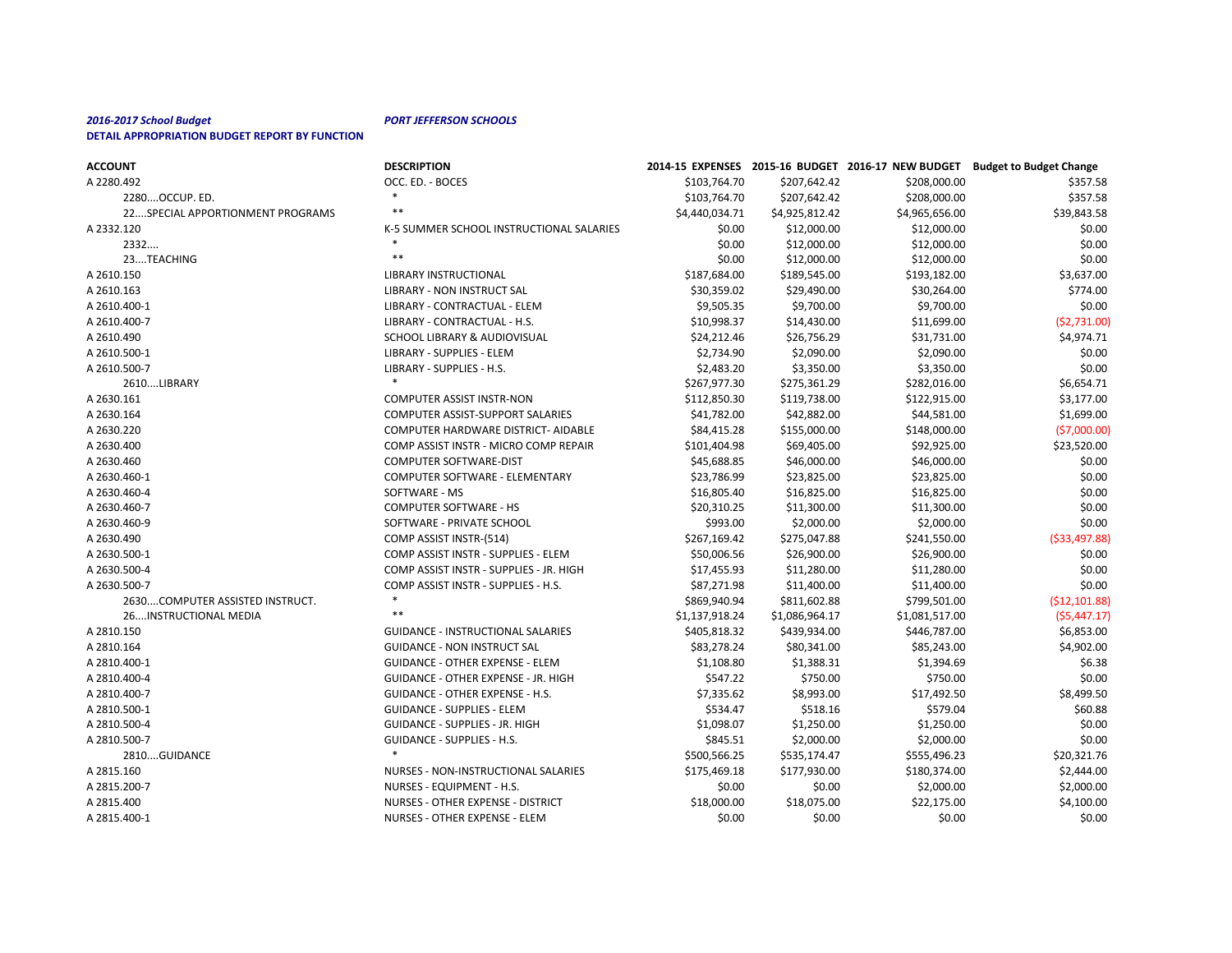| <b>ACCOUNT</b>                  | <b>DESCRIPTION</b>                         |              |              |              | 2014-15 EXPENSES 2015-16 BUDGET 2016-17 NEW BUDGET Budget to Budget Change |
|---------------------------------|--------------------------------------------|--------------|--------------|--------------|----------------------------------------------------------------------------|
| A 2815.470                      | HEALTH SERVICES OTHER DISTRICTS            | \$45,008.23  | \$47,000.00  | \$47,000.00  | \$0.00                                                                     |
| A 2815.500-1                    | <b>NURSES - SUPPLIES - ELEM</b>            | \$1,498.12   | \$1,500.00   | \$1,500.00   | \$0.00                                                                     |
| A 2815.500-7                    | NURSES - SUPPLIES - H.S.                   | \$1,456.97   | \$3,006.38   | \$1,500.00   | ( \$1,506.38)                                                              |
| A 2815.500-9                    | <b>NURSES - SUPPLIES - OLOW</b>            | \$1,058.19   | \$1,500.00   | \$1,500.00   | \$0.00                                                                     |
| 2815 HEALTH SERVICES            | $\ast$                                     | \$242,490.69 | \$249,011.38 | \$256,049.00 | \$7,037.62                                                                 |
| A 2820.150                      | PSYCHOLOGICAL SERVICES - SALARIES          | \$184,074.32 | \$178,966.00 | \$181,844.00 | \$2,878.00                                                                 |
| A 2820.500                      | PSYCHOLOGICAL SERVICES - SUPPLIES          | \$1,470.53   | \$1,500.00   | \$1,500.00   | \$0.00                                                                     |
| 2820PSYCHOLOGY SERVICES         |                                            | \$185,544.85 | \$180,466.00 | \$183,344.00 | \$2,878.00                                                                 |
| A 2821.150                      | DRUG FREE SCHOOLS COUSELO                  | \$47,950.00  | \$48,677.00  | \$50,170.00  | \$1,493.00                                                                 |
| 2821                            | $\ast$                                     | \$47,950.00  | \$48,677.00  | \$50,170.00  | \$1,493.00                                                                 |
| A 2825.150                      | SOCIAL WORK SALARY                         | \$47,950.00  | \$48,677.00  | \$50,170.00  | \$1,493.00                                                                 |
| A 2825.500                      | SOCIAL WORK - SUPPLIES                     | \$0.00       | \$250.00     | \$250.00     | \$0.00                                                                     |
| 2825SOCIAL WORK SRVC-REG SCHOOL |                                            | \$47,950.00  | \$48,927.00  | \$50,420.00  | \$1,493.00                                                                 |
| A 2850.150                      | CO-CURRICULAR - INSTRUCTIONAL SALARIES     | \$166,787.72 | \$185,960.00 | \$174,109.00 | ( \$11,851.00]                                                             |
| A 2850.150-1                    | <b>INTRAMURALS</b>                         | \$15,597.56  | \$16,500.00  | \$16,500.00  | \$0.00                                                                     |
| A 2850.170-1                    | CO-CURRICULAR - CHAPERONES - ELEM          | \$1,936.97   | \$4,000.00   | \$4,000.00   | \$0.00                                                                     |
| A 2850.170-1-1300               | <b>CHAPERONES - ELEM MUSIC</b>             | \$1,128.91   | \$4,000.00   | \$4,000.00   | \$0.00                                                                     |
| A 2850.170-4                    | CO-CURRICULAR - CHAPERONES - JR. HIGH      | \$23,640.26  | \$18,000.00  | \$18,000.00  | \$0.00                                                                     |
| A 2850.170-4-1300               | <b>CHAPERONES - MS MUSIC</b>               | \$2,420.78   | \$5,000.00   | \$5,000.00   | \$0.00                                                                     |
| A 2850.170-7                    | CO-CURRICULAR - CHAPERONES - H.S.          | \$23,637.08  | \$25,000.00  | \$25,000.00  | \$0.00                                                                     |
| A 2850.170-7-1300               | <b>CHAPERONES - HS MUSIC</b>               | \$5,019.49   | \$5,000.00   | \$5,000.00   | \$0.00                                                                     |
| A 2850.400-1                    | CO-CURRICULAR - OTHER EXPENSE - ELEM       | \$0.00       | \$500.00     | \$500.00     | \$0.00                                                                     |
| A 2850.400-4                    | CO-CURRICULAR - OTHER EXPENSE - JR. HIGH   | \$1,029.40   | \$1,000.00   | \$1,200.00   | \$200.00                                                                   |
| A 2850.400-7                    | CO-CURRICULAR - OTHER EXPENSE - H.S.       | \$8,388.80   | \$10,725.00  | \$10,750.00  | \$25.00                                                                    |
| A 2850.400-9                    | <b>DRIVER'S ED EXPENDITURES</b>            | \$18,130.00  | \$25,000.00  | \$25,000.00  | \$0.00                                                                     |
| A 2850.500-1                    | <b>CO-CURRICULAR - SUPPLIES ELEM</b>       | \$55.00      | \$500.00     | \$500.00     | \$0.00                                                                     |
| A 2850.500-4                    | COCURRICULAR SUPPLIES-M.S.                 | \$910.53     | \$1,000.00   | \$1,100.00   | \$100.00                                                                   |
| A 2850.500-7                    | CO-CURRICULAR - SUPPLIES - H.S.            | \$1,595.27   | \$2,650.00   | \$3,140.00   | \$490.00                                                                   |
| 2850COCURRICULAR ACTIVITIES     | $\ast$                                     | \$270,277.77 | \$304,835.00 | \$293,799.00 | ( \$11,036.00]                                                             |
| A 2855.150                      | <b>INTERSCH ATHLETICS - INSTR SALARIES</b> | \$82,936.90  | \$73,853.50  | \$71,438.00  | (52, 415.50)                                                               |
| A 2855.150-4                    | SALARY - MIDDLE SCHOOL                     | \$72,353.35  | \$79,674.00  | \$81,087.00  | \$1,413.00                                                                 |
| A 2855.150-7                    | SALARY - HIGH SCHOOL                       | \$310,564.69 | \$334,427.00 | \$328,105.00 | (56, 322.00)                                                               |
| A 2855.150-8                    | AFTER SEASON & TOURNAMENT                  | \$29,389.35  | \$15,000.00  | \$15,000.00  | \$0.00                                                                     |
| A 2855.164                      | INTERSCH ATHLETICS - NON INSTRUCT SAL      | \$41,785.56  | \$42,896.00  | \$44,213.00  | \$1,317.00                                                                 |
| A 2855.166-0                    | <b>ATHLETIC TRAINER</b>                    | \$32,904.00  | \$42,000.00  | \$42,840.00  | \$840.00                                                                   |
| A 2855.170                      | INTERSCH ATHLETICS - CHAPERONING           | \$49,713.13  | \$62,089.50  | \$62,100.00  | \$10.50                                                                    |
| A 2855.200                      | INTERSCH ATHLETICS - EQUIPMENT             | \$0.00       | \$20,000.00  | \$22,200.00  | \$2,200.00                                                                 |
| A 2855.400                      | INTERSCH ATHLETICS - OTHER EXPENSE         | \$36,853.12  | \$53,000.00  | \$52,904.00  | ( \$96.00]                                                                 |
| A 2855.401-0                    | <b>OFFICIALS</b>                           | \$60,443.76  | \$76,200.00  | \$76,200.00  | \$0.00                                                                     |
| A 2855.402-0                    | <b>SECTION XI FEES</b>                     | \$14,793.52  | \$17,000.00  | \$17,510.00  | \$510.00                                                                   |
| A 2855.403                      | HOMECOMING                                 | \$0.00       | \$300.00     | \$300.00     | \$0.00                                                                     |
| A 2855.500                      | <b>INTERSCH ATHLETICS - SUPPLIES</b>       | \$36,072.07  | \$20,000.00  | \$18,000.00  | ( \$2,000.00]                                                              |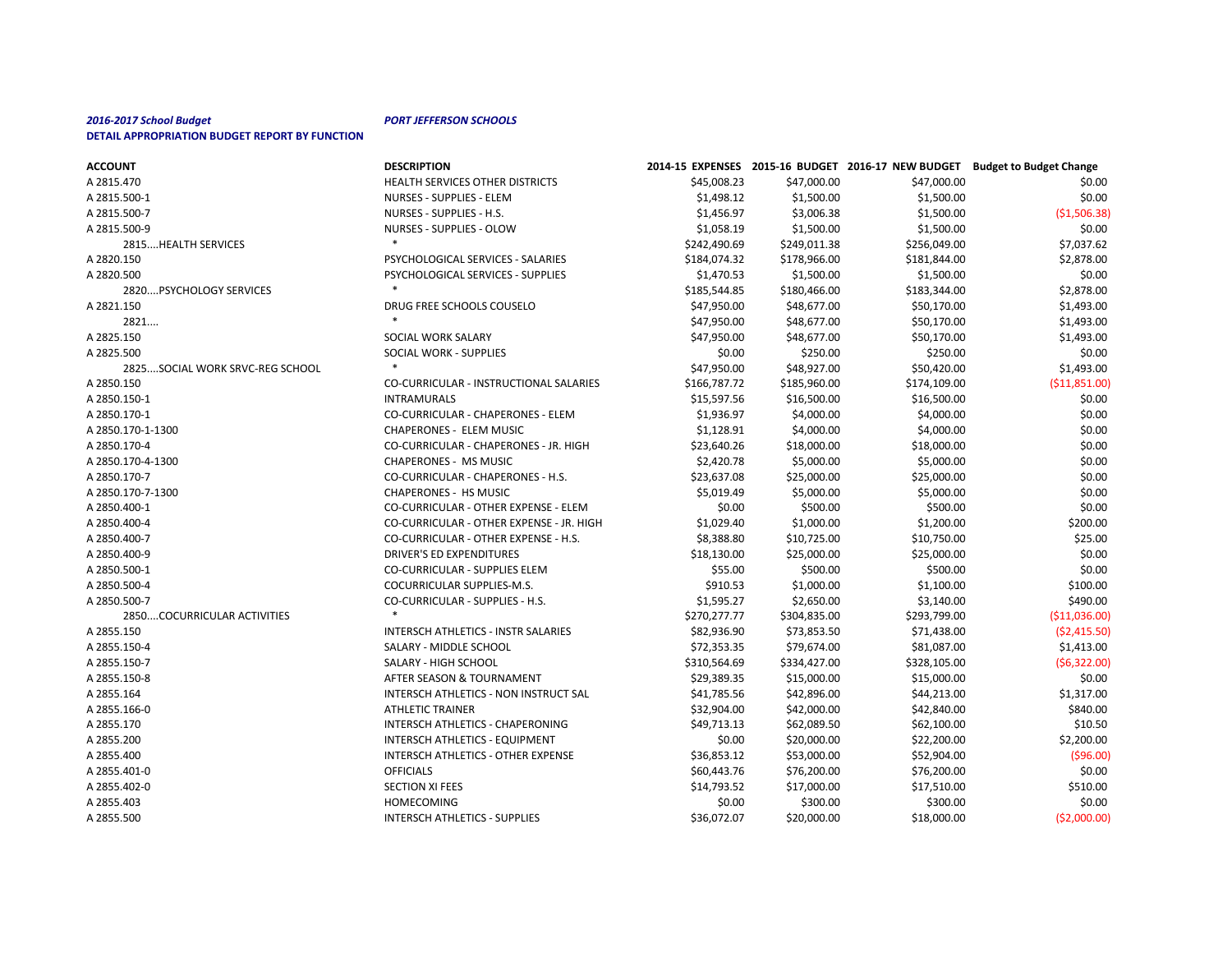| <b>ACCOUNT</b>                | <b>DESCRIPTION</b>                          |                 |                 |                 | 2014-15 EXPENSES 2015-16 BUDGET 2016-17 NEW BUDGET Budget to Budget Change |
|-------------------------------|---------------------------------------------|-----------------|-----------------|-----------------|----------------------------------------------------------------------------|
| A 2855.560-0                  | <b>UNIFORMS</b>                             | \$33,359.41     | \$14,000.00     | \$13,500.00     | ( \$500.00)                                                                |
| 2855INTERSCHOLASTIC ACT.      |                                             | \$801,168.86    | \$850,440.00    | \$845,397.00    | (55,043.00)                                                                |
| 28PUPIL SERVICES              | $***$                                       | \$2,095,948.42  | \$2,217,530.85  | \$2,234,675.23  | \$17,144.38                                                                |
| 2INSTRUCTION                  | ***                                         | \$19,826,187.01 | \$21,091,498.57 | \$21,243,079.00 | \$151,580.43                                                               |
| A 5510.150                    | <b>TRANSPORTATION - SUPER SAL</b>           | \$31,598.03     | \$33,952.00     | \$34,618.00     | \$666.00                                                                   |
| A 5510.164-0                  | NONINSTRUCTIONAL                            | \$47,039.68     | \$46,272.00     | \$36,590.00     | (59,682.00)                                                                |
| A 5510.165-8                  | <b>NON-INSTR OVERTIME</b>                   | \$1,389.16      | \$0.00          | \$0.00          | \$0.00                                                                     |
| A 5510.400                    | <b>OTHER EXPENSE</b>                        | \$4,298.27      | \$2,050.00      | \$2,050.00      | \$0.00                                                                     |
| A 5510.490                    | <b>BUS DRIVER TRAINING</b>                  | \$239.07        | \$513.00        | \$513.00        | \$0.00                                                                     |
| A 5510.510                    | <b>SUPPLIES - OFFICE</b>                    | \$550.07        | \$2,562.00      | \$2,562.00      | \$0.00                                                                     |
| 5510D.O. TRANSPORTATION       |                                             | \$85,114.28     | \$85,349.00     | \$76,333.00     | ( \$9,016.00)                                                              |
| A 5540.400                    | <b>CONTRACT - REGULAR DAY SCHOOL</b>        | \$1,322,204.57  | \$1,365,475.00  | \$1,430,000.00  | \$64,525.00                                                                |
| A 5540.401                    | FUEL ADJUSTMENT CHARGE - CONTRACT TRAN      | \$23,501.45     | \$33,768.00     | \$35,200.00     | \$1,432.00                                                                 |
| A 5540.410                    | <b>CONTRACT - INTERSCHOLASTIC ATHLETICS</b> | \$138,128.88    | \$180,000.00    | \$187,200.00    | \$7,200.00                                                                 |
| A 5540.450                    | CONTRACT-ACADEMIC FIELD TRIPS               | \$12,921.41     | \$16,548.00     | \$17,300.00     | \$752.00                                                                   |
| A 5540.450-0-1300             | <b>CONTRACT-MUSIC FESTIVALS</b>             | \$8,192.82      | \$11,969.00     | \$12,500.00     | \$531.00                                                                   |
| A 5540.450-1                  | CONTRACT-FIELD TRIPS- ELEM.                 | \$10,797.46     | \$16,548.00     | \$17,300.00     | \$752.00                                                                   |
| A 5540.450-4                  | CONTRACT-FIELD TRIPS - M.S.                 | \$4,487.03      | \$7,391.00      | \$20,000.00     | \$12,609.00                                                                |
| A 5540.450-7                  | CONTRACT-FIELD TRIPS - H.S.                 | \$7,691.51      | \$13,238.00     | \$13,800.00     | \$562.00                                                                   |
| A 5540.460                    | <b>CONTRACTED TRANS - PRIVATE</b>           | \$219,705.81    | \$415,911.00    | \$432,600.00    | \$16,689.00                                                                |
| 5540CONTRACTED TRANSPORTATION |                                             | \$1,747,630.94  | \$2,060,848.00  | \$2,165,900.00  | \$105,052.00                                                               |
| A 5581.490                    | <b>BOCES - CONTRACT TRANSPORTATION</b>      | \$25,083.00     | \$94,645.00     | \$25,000.00     | ( \$69, 645.00)                                                            |
| 5581TRANS. BOCES              |                                             | \$25,083.00     | \$94,645.00     | \$25,000.00     | ( \$69, 645.00)                                                            |
| 55 PUPIL TRANSPORTATION       | $***$                                       | \$1,857,828.22  | \$2,240,842.00  | \$2,267,233.00  | \$26,391.00                                                                |
| 5TRANSPORTATION               | ***                                         | \$1,857,828.22  | \$2,240,842.00  | \$2,267,233.00  | \$26,391.00                                                                |
| A 9010.800                    | N.Y.S. EMPLOYEES RETIREMENT                 | \$535,302.00    | \$605,000.00    | \$550,000.00    | ( \$55,000.00)                                                             |
| 9010EMP. RETIREMENT SYSTEM    |                                             | \$535,302.00    | \$605,000.00    | \$550,000.00    | ( \$55,000.00]                                                             |
| A 9020.800                    | N.Y.S.TEACHERS RETIREMENT                   | \$2,607,334.54  | \$2,216,000.00  | \$2,100,000.00  | ( \$116,000.00]                                                            |
| 9020TEACHERS RETIRE. SYSTEM   |                                             | \$2,607,334.54  | \$2,216,000.00  | \$2,100,000.00  | ( \$116,000.00]                                                            |
| A 9030.800                    | SOCIAL SECURITY                             | \$1,367,957.67  | \$1,684,000.00  | \$1,750,000.00  | \$66,000.00                                                                |
| 9030FICA                      |                                             | \$1,367,957.67  | \$1,684,000.00  | \$1,750,000.00  | \$66,000.00                                                                |
| A 9040.800                    | <b>WORKERS COMPENSATION INSURANCE</b>       | \$201,389.47    | \$110,000.47    | \$110,000.00    | (50.47)                                                                    |
| 9040WORKMEN'S COMPENSATION    |                                             | \$201,389.47    | \$110,000.47    | \$110,000.00    | (50.47)                                                                    |
| A 9045.800                    | LIFE INSURANCE                              | \$64,671.90     | \$120,400.00    | \$120,000.00    | (5400.00)                                                                  |
| 9045LIFE INSURANCE            |                                             | \$64,671.90     | \$120,400.00    | \$120,000.00    | (5400.00)                                                                  |
| A 9050.800                    | UNEMPLOYMENT INSURANCE                      | \$2,716.37      | \$230,000.00    | \$230,000.00    | \$0.00                                                                     |
| 9050UNEMPLOYMENT              |                                             | \$2,716.37      | \$230,000.00    | \$230,000.00    | \$0.00                                                                     |
| A 9060.800                    | <b>MEDICAL INSURANCE - BASIC</b>            | \$4,463,090.91  | \$5,551,255.96  | \$5,775,000.00  | \$223,744.04                                                               |
| A 9060.801                    | MEDICARE REIMBURSEMENT                      | \$305,487.66    | \$378,750.00    | \$380,000.00    | \$1,250.00                                                                 |
| A 9060.811                    | <b>EXCESS MAJ MED/VISION</b>                | \$124,258.34    | \$138,020.00    | \$138,000.00    | ( \$20.00]                                                                 |
| A 9060.830                    | <b>DENTAL INSURANCE</b>                     | \$334,646.39    | \$470,000.00    | \$470,000.00    | \$0.00                                                                     |
| A 9060.840                    | DEDUCTIBLE REIMBURSEMENT                    | (\$1,600.00)    | \$11,000.00     | \$11,000.00     | \$0.00                                                                     |